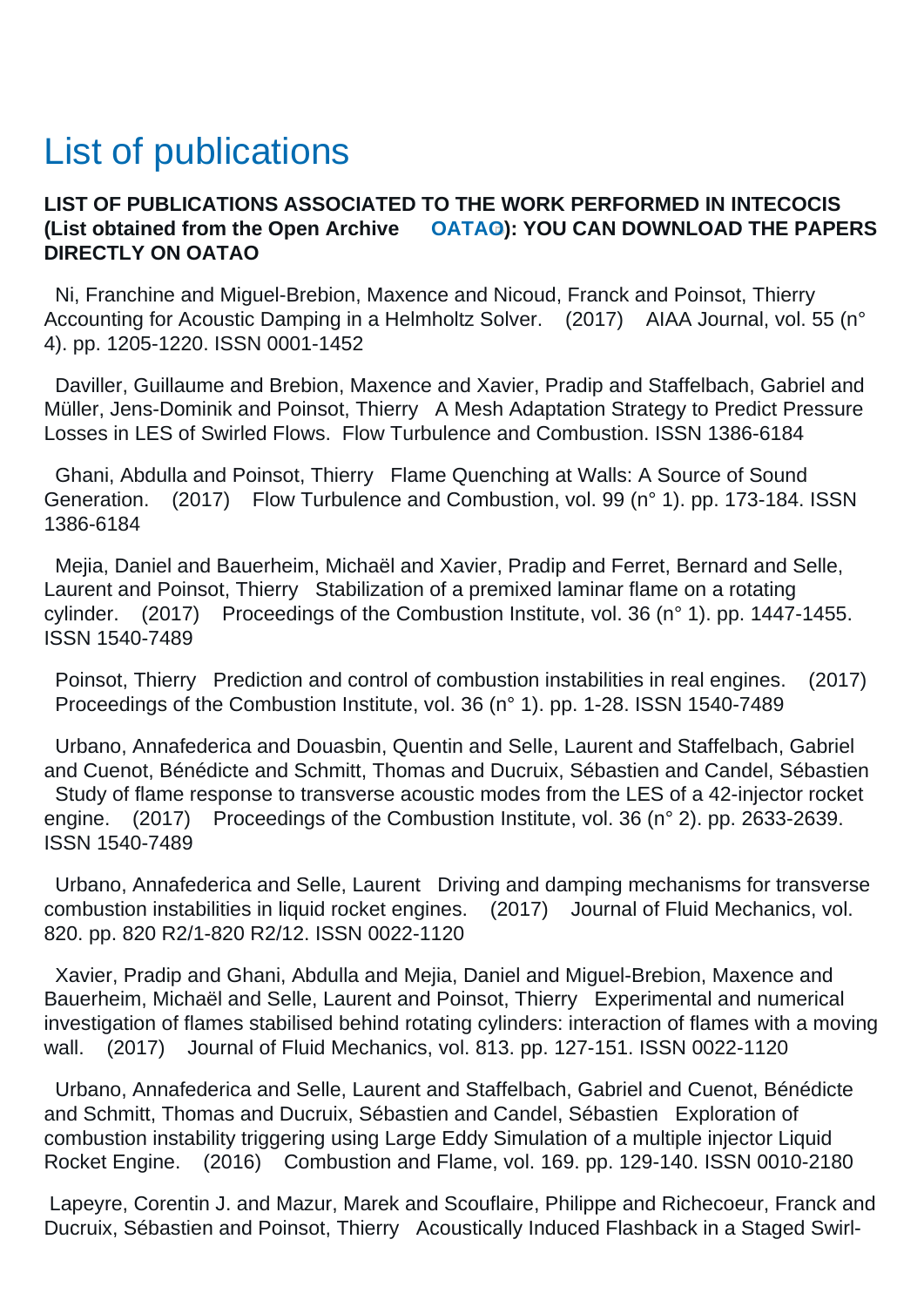Stabilized Combustor. (2016) Flow Turbulence and Combustion, vol. 97 (289). pp. 1-18. ISSN 1386-6184

 Mari, Raphae#l and Cuenot, Bénédicte and Rocchi, Jean-Philippe and Selle, Laurent and Duchaine, Florent Effect of pressure on Hydrogen/Oxygen coupled flame-wall interaction. (2016) Combustion and Flame, vol. 168. pp. 409-419. ISSN 0010-2180

 Mejia, Daniel and Miguel-Brebion, Maxence and Selle, Laurent On the experimental determination of growth and damping rates for combustion instabilities. (2016) Combustion and Flame, vol. 169. pp. 287-296. ISSN 0010-2180

 Livebardon, Thomas and Moreau, Stéphane and Gicquel, Laurent Y.M. and Poinsot, Thierry and Bouty, Eric Combining LES of combustion chamber and an actuator disk theory to predict combustion noise in a helicopter engine. (2016) Combustion and Flame, vol. 165. pp. 272-287. ISSN 0010-2180

 Bauerheim, Michaël and Nicoud, Franck and Poinsot, Thierry Progress in analytical methods to predict and control azimuthal combustion instability modes in annular chambers. (2016) Physics of Fluids, vol. 28 (n° 2). pp. 021303. ISSN 1070-6631

 Ghani, Abdulla and Poinsot, Thierry and Gicquel, Laurent Y.M. and Müller, Jens-Dominik LES Study of Transverse Acoustic Instabilities in a Swirled Kerosene/Air Combustion Chamber. (2016) Flow Turbulence and Combustion, vol. 96 (n. 1). pp. 207-226. ISSN 1386-6184

 Kraus, Christian and Selle, Laurent and Poinsot, Thierry and Arndt, Christoph M. and Bockhorn, Henning Influence of Heat Transfer and Material Temperature on Combustion Instabilities in a Swirl Burner. (2016) Journal Of Engineering For Gas Turbines And Power, vol. 139 (n° 5). pp. 051503/1-051503/10. ISSN 0742-4795

 Courtine, Emilien and Selle, Laurent and Poinsot, Thierry DNS of Intrinsic ThermoAcoustic modes in laminar premixed flames. Combustion and Flame, vol. 162 (n° 11). pp. 4331-4341. ISSN 0010-2180

 Ghani, Abdulla and Poinsot, Thierry and Gicquel, Laurent Y.M. and Staffelbach, Gabriel LES of longitudinal and transverse self-excited combustion instabilities in a bluff-body stabilized turbulent premixed flame. (2015) Combustion and Flame, vol.162 (n° 11). pp. 4075-4083. ISSN 00102180

 Misdariis, Antony and Vermorel, Olivier and Poinsot, Thierry LES of knocking in engines using dual heat transfer and two-step reduced schemes. (2015) Combustion and Flame, vol. 162 (n° 11). pp. 4304-4312. ISSN 00102180

 Robert, Anthony and Richard, Stéphane and Colin, Olivier and Poinsot, Thierry LES study of deflagration to detonation mechanisms in a downsized spark ignition engine. (2015) Combustion and Flame, vol.162 (n° 7). pp. 2788-2807. ISSN 0010-2180

 Ruiz, Anthony M. and Lacaze, Guilhem and Oefelein, Joseph C. and Mari, Raphae#l and Cuenot, Bénédicte and Selle, Laurent and Poinsot, Thierry Numerical Benchmark for High-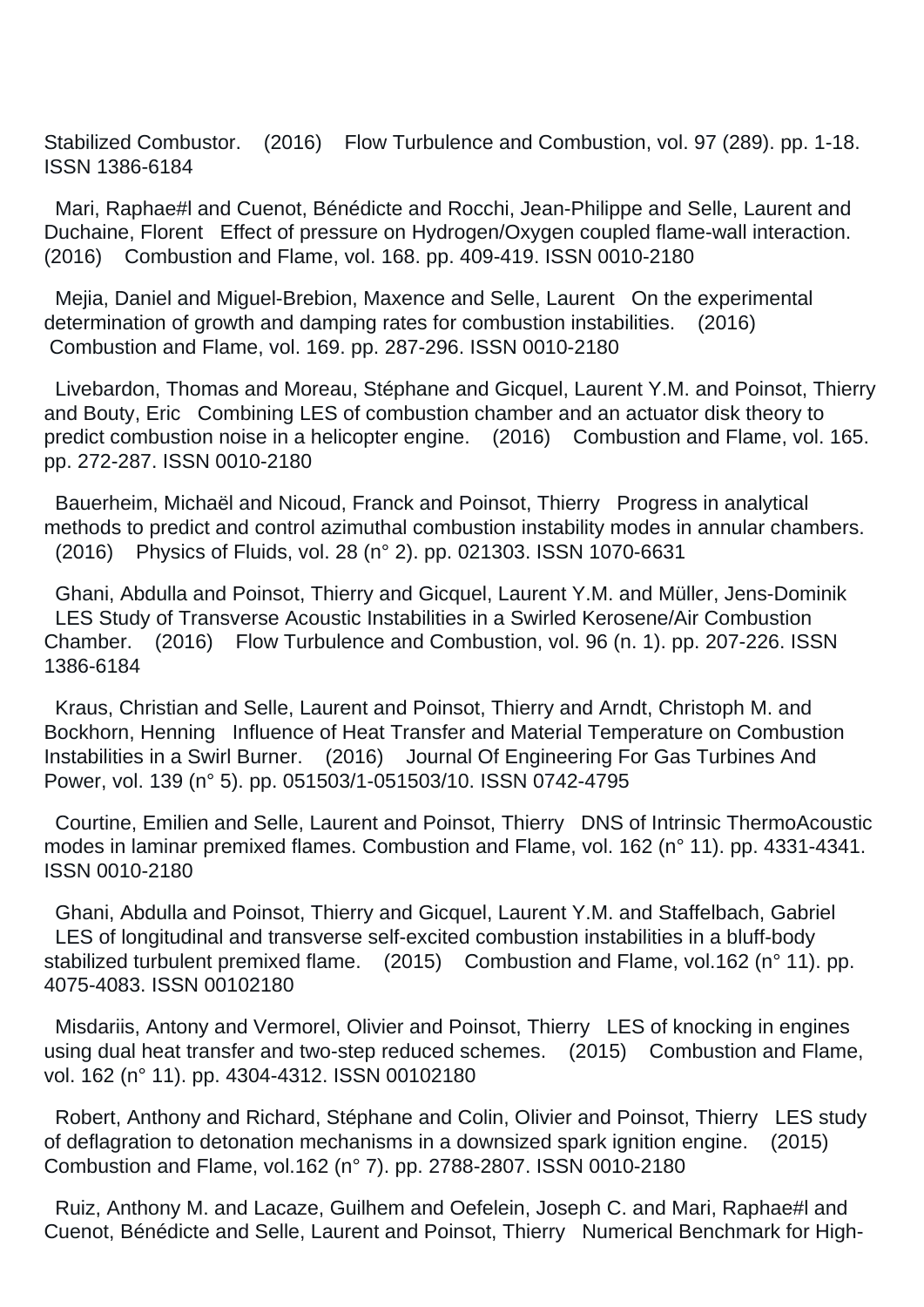Reynolds-Number Supercritical Flows with Large Density Gradients. (2015) AIAA Journal, vol. 54 (n° 5). pp. 1445-1460. ISSN 0001-1452

 Bauerheim, Michaël and Nicoud, Franck and Poinsot, Thierry Theoretical analysis of the mass balance equation through a flame at zero and non-zero Mach numbers. (2015) Combustion and Flame, vol. 162 (n° 1). pp. 60-67. ISSN 0010-2180

 Bauerheim, Michaël and Cazalens, Michel and Poinsot, Thierry A theoretical study of mean azimuthal flow and asymmetry effects on thermo-acoustic modes in annular combustors. (2015) Proceedings of the Combustion Institute, vol. 35 (n° 3). pp. 3219-3227. ISSN 1540-7489

 Bauerheim, Michaël and Staffelbach, Gabriel and Worth, Nick A. and Dawson, James and Gicquel, Laurent Y.M. and Poinsot, Thierry Sensitivity of LES-based harmonic flame response model for turbulent swirled flames and impact on the stability of azimuthal modes. (2015) Proceedings of the Combustion Institute, vol. 35 (n° 3). pp. 3355-3363. ISSN 1540-7489

 Mejia, Daniel and Selle, Laurent and Bazile, Rudy and Poinsot, Thierry Wall-temperature effects on flame response to acoustic oscillations. (2015) Proceedings of the Combustion Institute, vol. 35 (n° 3). pp. 3201-3208. ISSN 1540-7489

 Misdariis, Antony and Vermorel, Olivier and Poinsot, Thierry A methodology based on reduced schemes to compute autoignition and propagation in internal combustion engines. (2015) Proceedings of the Combustion Institute, vol. 35 (n° 3). pp. 3001-3008. ISSN 1540-7489

 Bauerheim, Michaël and Salas, Pablo and Nicoud, Franck and Poinsot, Thierry Symmetry breaking of azimuthal thermo-acoustic modes in annular cavities: a theoretical study. (2014) Journal of Fluid Mechanics, vol. 760. pp. 431-465. ISSN 0022-1120

 Leyko, Matthieu and Duran, Ignacio and Moreau, Stéphane and Nicoud, Franck and Poinsot, Thierry Simulation and modelling of the waves transmission and generation in a stator blade row in a combustion-noise framework. (2014) Journal of Sound and Vibration, vol. 333 (n° 23). pp. 6090-6106. ISSN 0022-460X

 Duchaine, Florent and Boileau, Matthieu and Sommerer, Yannick and Poinsot, Thierry Large Eddy Simulation of Flow and Heat Transfer Around Two Square Cylinders in a Tandem Arrangement. (2014) Journal of Heat Transfer, vol. 136 (n° 10). p. 101702. ISSN 0022-1481

 Motheau, Emmanuel and Nicoud, Franck and Poinsot, Thierry Mixed acoustic–entropy combustion instabilities in gas turbines. (2014) Journal of Fluid Mechanics, vol. 749. pp. 542-576. ISSN 0022-1120

 Bauerheim, Michaël and Parmentier, Jean-François and Salas, Pablo and Nicoud, Franck and Poinsot, Thierry An analytical model for azimuthal thermoacoustic modes in an annular chamber fed by an annular plenum. (2014) Combustion and Flame, vol. 161 (n° 5). pp. 1374-1389. ISSN 0010-2180